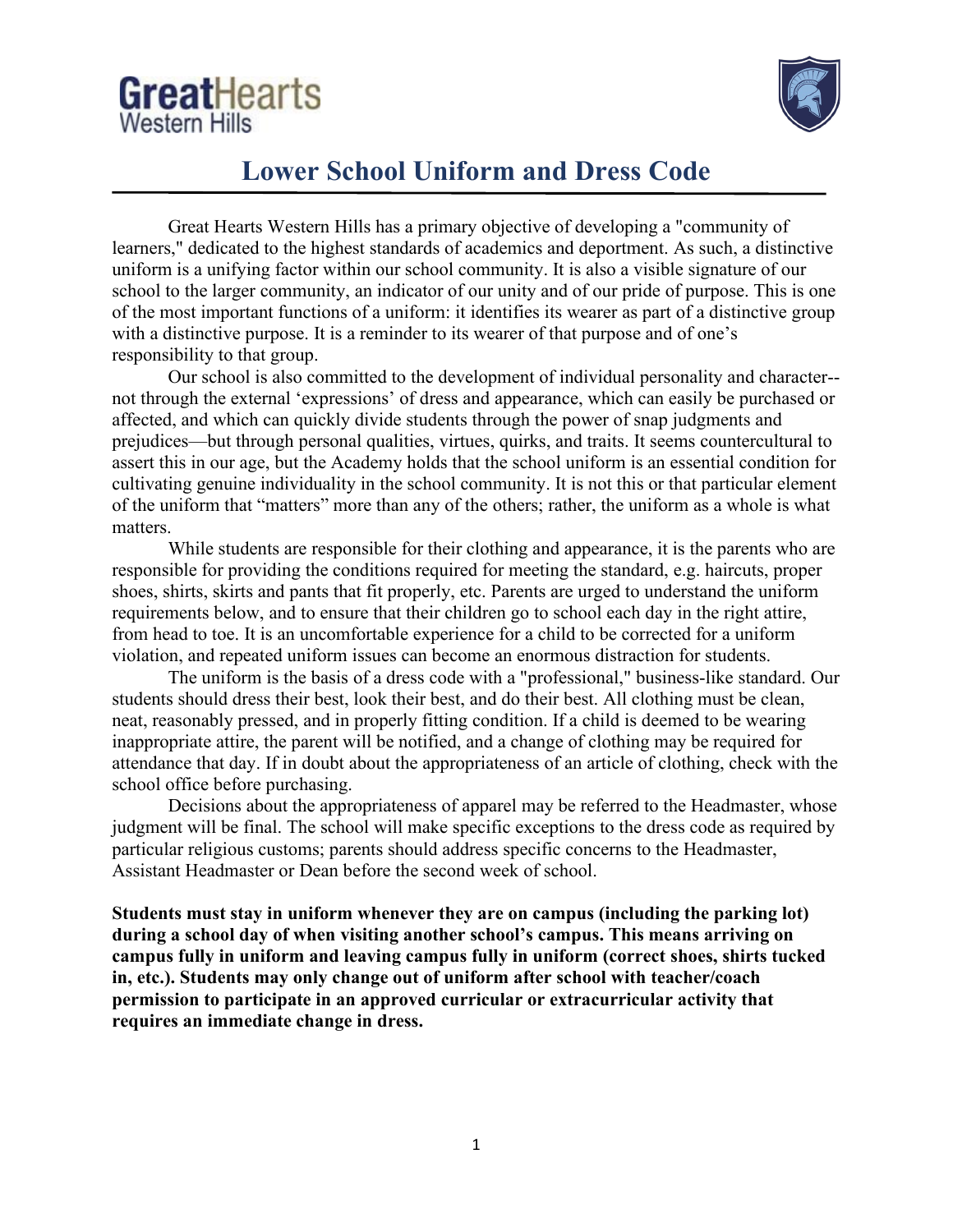# GreatHearts **Western Hills**



Parents must provide their student(s) with the required uniform, except in the case of educationally disadvantaged students as provided in the Texas Education Code. The Academy may provide a uniform for such students. If you would like to request financial assistance, please contact the Director of Campus Operations, Jennifer Cape, at [Jennifer.cape@greatheartswesternhills.org](mailto:Jennifer.cape@greatheartswesternhills.org) for more information.

**Purchasing Note:** Some components of the uniform must be purchased from Dennis Uniforms [www.dennisuniform.com\)](http://www.dennisuniform.com/) or Flynn O'Hara ( [www.flynnohara.com\)](http://www.flynnohara.com/), whereas other items can be purchased from JCPenney, Old Navy or other vendors. Please see the note under each item.



# **Boys Uniform Information**

#### **K-5 Boys Uniform Required:**

•Short sleeve polo or long sleeve polo Color: white or light blue Vendor: Dennis Uniforms or Flynn O'Hara

•Navy blue pants or shorts

Vendor: Dennis, Flynn O'Hara, Old Navy, Land's End or similar vendor

•Navy blue sweater – button up or pullover

Vendor: Dennis Uniforms or Flynn O'Hara

•Navy blue quarter zip sweatshirt with Logo

Vendor: Dennis Uniforms or Flynn O'Hara

**Pants:** All dress slacks must reach to the shoe but should not drag on the ground. The slacks must have belt loops and a solid, dark belt must be used. **No jeans (including khaki-colored denim) or pants with external sewn pockets, rivets, or other jean like characteristics are permitted.** No Dickies, cargo pants, oversized pants, super-baggy pants, dungarees, extra pockets, extra zippers, or extra seams will be permitted.

**Shorts:** Shorts should go to just above the knee but not below and should not be excessively tight or loose fitting. Shorts should be worn at the waist (and no boxers or undergarments may be visible – including at sports practices and games). **No jean shorts (including khaki-colored denim) or shorts with external sewn pockets, rivets, or other jean like characteristics are permitted. No Dickies, cargo shorts, oversized shorts, super-baggy shorts, extra pockets, extra zippers, or extra seams will be permitted.** The shorts must have belt loops and be worn with a dark belt. (Kindergarten is exempt from wearing a belt for toileting purposes.)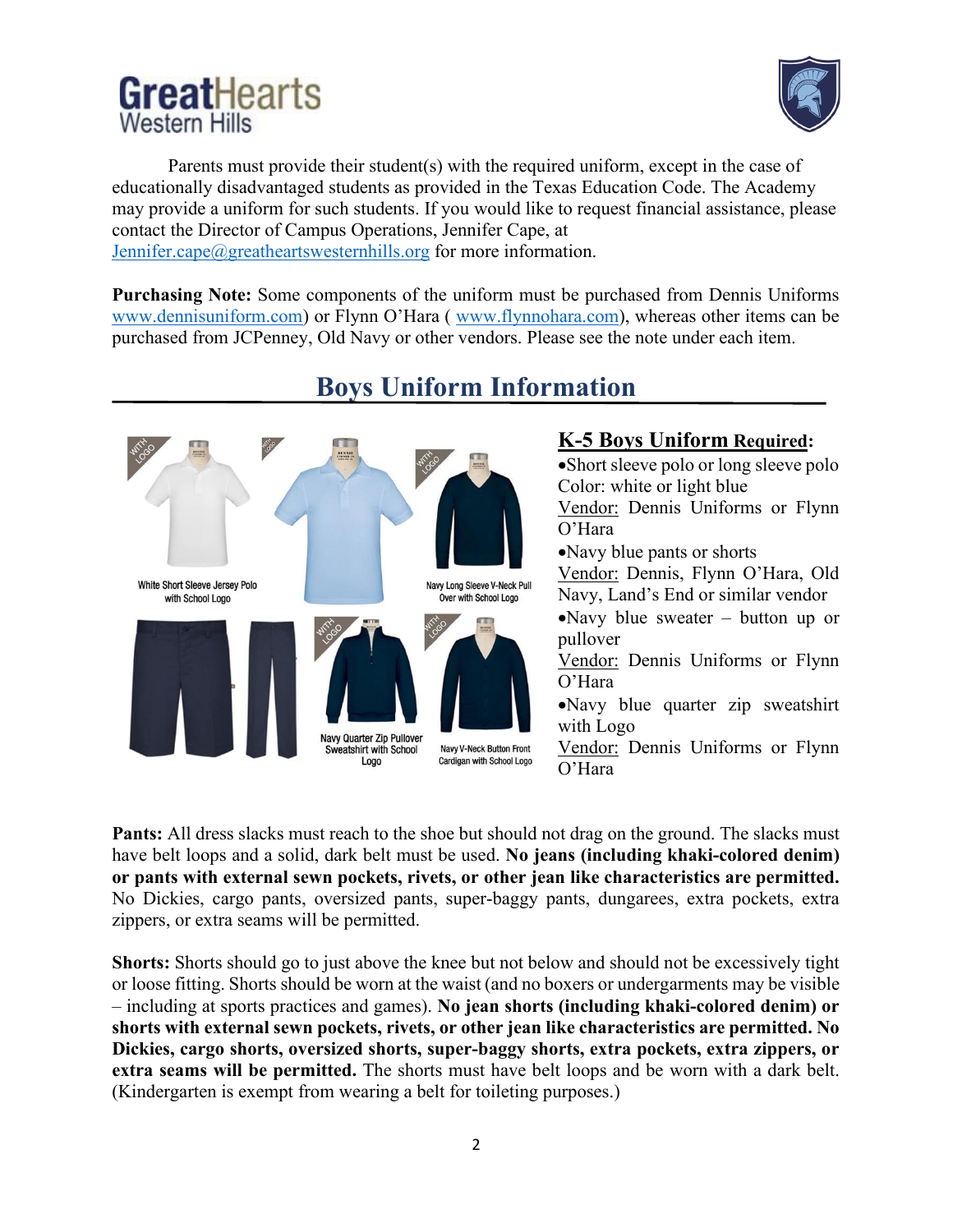



## **Footwear K-5 Boys**

Students may wear either Keds School Days shoes (white and navy blue) or any all-white or all black athletic shoe. Please, if possible, avoid the K-Swiss all white shoe because it is very difficult to keep them tied and are not suitable for PE/athletics. Students must wear **solid** white, navy, or black socks that are free of logos. Socks must be visible. No-show socks are not permitted.



## **K-5 Grooming for Boys**

**Boy's Hair** should be clean and neatly combed or styled. Hair must be above the top of the shirt collar. Hair should be styled so that it does not fall below the eyebrows or past the midpoint of the ear. Hair must be natural looking and conservative in its color and cut (no bleaching or unnatural streaking/highlighting, no artificial jet-black coloring, and no unnatural colors). Accommodations for religious reasons are permitted. The hair is to be neatly combed before the beginning of each school day. No jewelry except a simple analog or digital watch **(no smart watches or Fitbits)** may be worn. Any watch that is Bluetooth capable and/or connects to WIFI or internet is considered a smart watch. No artificial coloring of the hair, extreme spiking of the hair or mohawks (including combed down or over and some facsimile of a mohawk). Hair gel that helps the hair stay in place or controls curly hair is allowable. Any item considered a distraction by the teacher may be confiscated and arrangements will be made with the parent to send the item home. student may be subject to an infraction, detention, and possible removal from the classroom if he is not in compliance with the school dress code.

**Facial Hair:** Boys should be clean shaven daily. Beards and/or mustaches are prohibited. Noticeable facial hair such as "stubble," "peach fuzz," and "5 o'clock shadows" are not allowed.

**General Grooming:** As boys' bodies begin to mature, it is important that they pay attention to their own personal grooming which includes the use of deodorant, showering regularly, and washing their hair.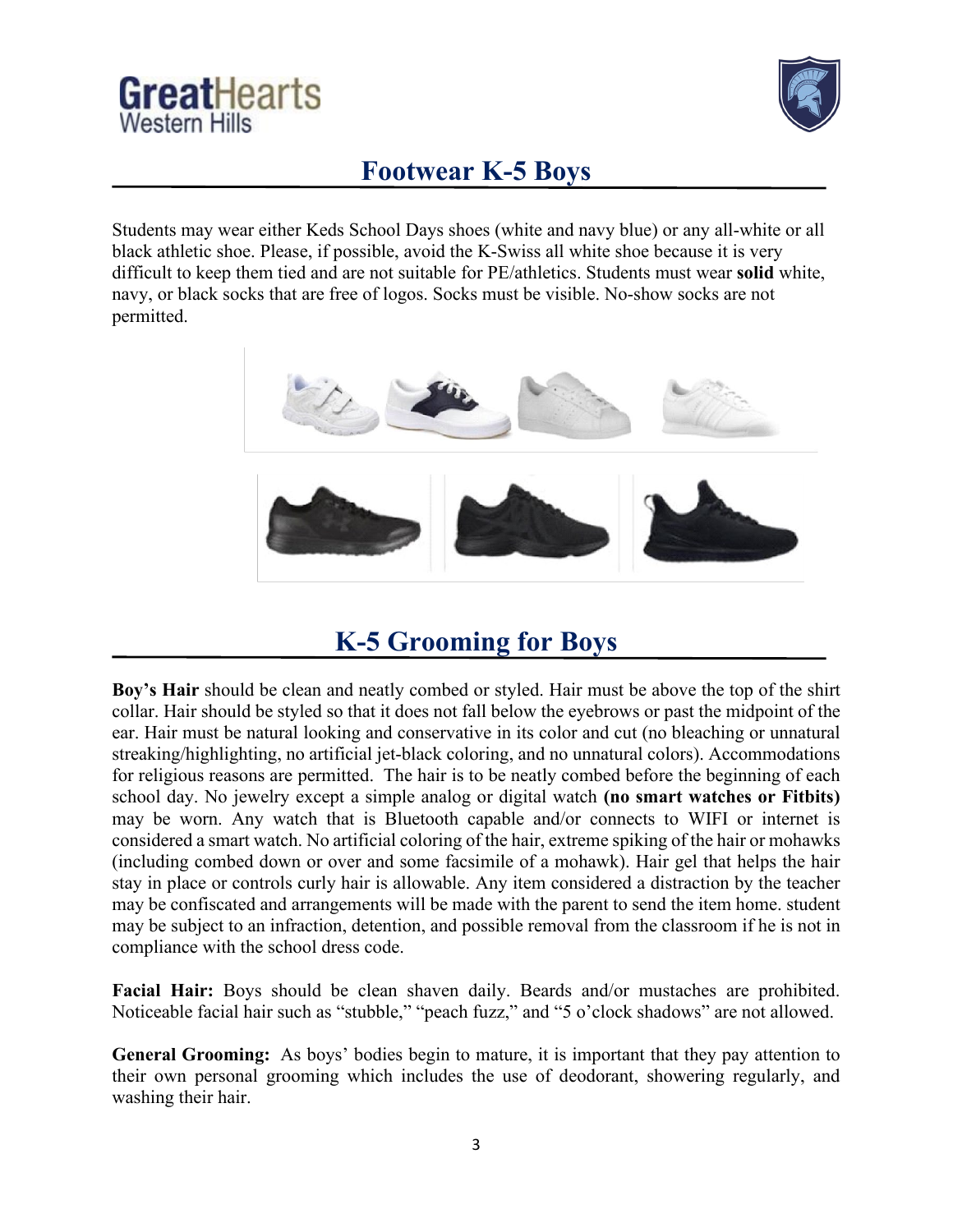# GreatHearts **Western Hills**



## **Girls Uniform Information**



#### **K-5 Girls Uniform Required:**

•Short sleeve polo or long sleeve polo Color: white or light blue Vendor: Dennis Uniforms or Flynn O'Hara •Navy blue pants or shorts Vendor: Dennis, Flynn O'Hara, Old Navy, Land's End or similar vendor •Navy blue sweater – button up or pullover Vendor: Dennis Uniforms or Flynn O'Hara •Navy blue quarter zip sweatshirt with Logo Vendor: Dennis Uniforms or Flynn O'Hara



#### **K-2 ONLY Option:**

•Plaid jumper Vendor: Dennis Uniforms or Flynn O'Hara •Peter pan collared short-sleeve or long sleeve blouse. Color: White Vendor: Dennis Uniforms or Flynn O'Hara

\*Jumper must be worn with the peter pan blouse, not a polo shirt

**Skirts & Jumpers:** The skirt or jumper hem may be no higher than just above the knee, both in front and in back. To measure a correct skirt/jumper length: properly adjust the skirt at the waist, kneel on a level surface, and measure at least two inches between skirt's hem and the floor. Skirts must be worn at the waist. **5<sup>th</sup> grade girls choosing to wear the upper school skirt must still wear modesty shorts underneath.** Leggings are not allowed under skirts.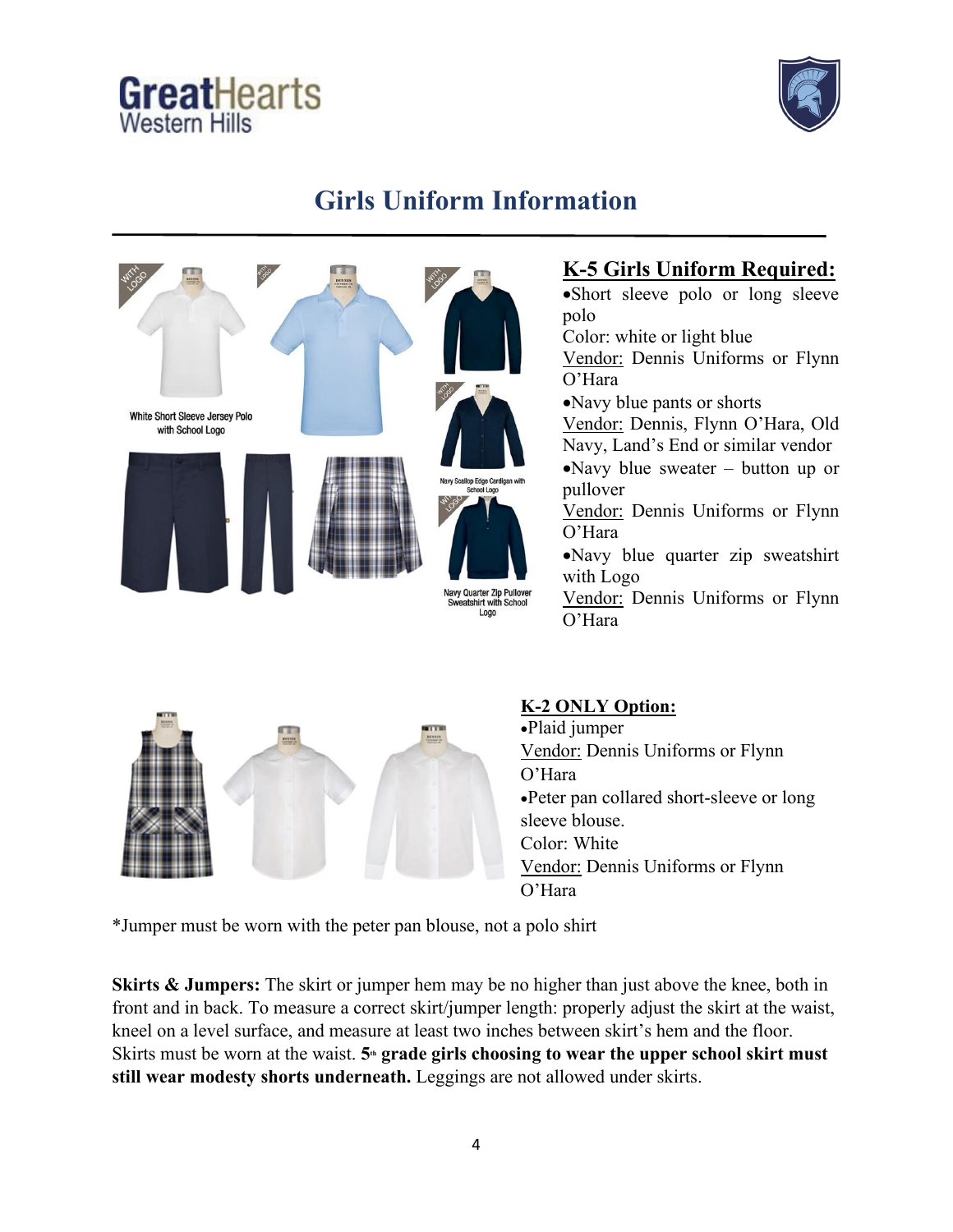



Pants: Girls dress slacks must reach to the shoe but should not drag on the ground. The slacks must have belt loops and a solid, dark belt at least 3/4" wide must be used. **No jeans (including khaki-colored denim) or pants with external sewn pockets, rivets, or other jean-like characteristics are permitted.** No Dickies, cargo pants, oversized pants, super-baggy pants, dungarees, extra pockets, extra zippers, or extra seams will be permitted. Slacks should be worn at the waist and no undergarments may be visible, including at sports practices and games. No skinny pants.

**Shorts:** Shorts must be worn with a dark, solid belt at least 3/4" wide. Shorts should go to just above the knee but not below and should not be excessively tight or loose fitting. Shorts should be worn at the waist (and no boxers or undergarments may be visible – including at sports practices and games). **No jean shorts (including khaki-colored denim) or shorts with external sewn pockets, rivets, or other jean like characteristics are permitted.** No Dickies, cargo shorts, oversized shorts, super-baggy shorts, extra pockets, extra zippers, or extra seams will be permitted.

### **Footwear K-5 Girls**

**Footwear:** Students may wear either Keds School Days shoes (white and navy blue) or any allwhite or all black athletic shoe. Please, if possible, avoid the K-Swiss all white shoe because it is very difficult to keep them tied and are not suitable for PE/athletics. Students must wear **solid** white, black, or navy socks that are free of logos. Socks must be visible. No-show socks are not permitted.



**Girls:** Tights/knitted stockings or knee socks must be solid white or solid navy, free of logos and designs. No ankle-high/no-show socks are permitted with long pants. White and ankle-high socks and fold over socks (including the ruffle ones sold at Dennis) may be worn with shorts. Leggings are not allowed even under uniform skirt.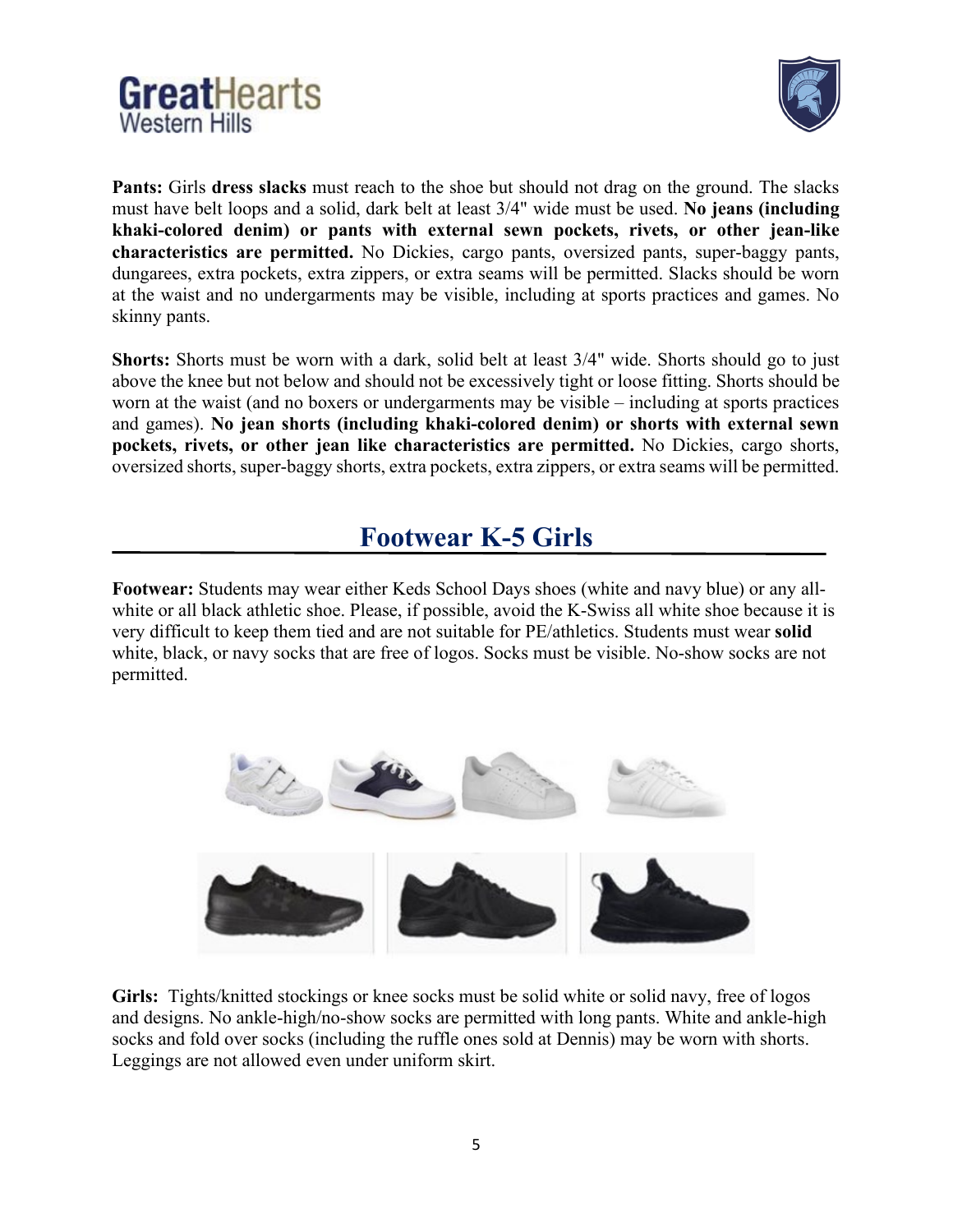# GreatHearts **Western Hills**



# **K-5 Grooming for Girls**

Girls' Hair: Hair should be clean and neatly combed or styled. Neat small bows, barrettes, headbands, and hair ties are permissible so long as they coordinate with the uniform colors and are worn to secure hair (e.g. not worn as jewelry). Acceptable colors are white, light or navy blue, black, shades of brown and matching plaid. Hair must be natural looking and conservative in its color and cut (no bleaching or unnatural streaking/highlighting, no artificial jet-black coloring, and no unnatural colors). Accommodations for religious reasons are permitted.

**K-5 girls**: Fingernails should be kept clean, neat and trimmed and may be painted with clear or light pink polish.

**Jewelry:** Simple stud-styled earrings may be worn (no dangling or hoop earrings). If a student wears a necklace, it must be tucked into the shirt and not visible. No other jewelry except a simple analog or digital watch (no smart watches or Fitbits) may be worn. Any watch that is Bluetooth capable and connects to the WIFI or internet is considered a smart watch. Any item that is considered a distraction by the teacher may be confiscated and arrangements may be made with the parent to have the item sent home. The student may be subject to an infraction, detention, and possible removal from the classroom if she is not in compliance with the school dress code.

**General Grooming:** As girls' bodies begin to mature it is important that they pay attention to their own personal grooming which includes the use of deodorant, showering regularly, washing their hair, and wearing appropriate undergarments.

# **Additional Guidelines for all K-8 Students**

A simple analog or digital watch (no smart watches or Fitbits) may be worn. Any watch that is Bluetooth capable and/or connects to WIFI or internet is considered a smart watch.

No other piercings, body art, or temporary tattoos should be worn to school. Radical hair color changes during the school year are not permitted. Non-compliance to the school dress code may result in an infraction, detention, and possible removal from the classroom. Any item considered a distraction by the teacher may be confiscated and arrangements will be made with the parent to send the item home.

**Outerwear:** Jackets and sweatshirts may be worn to school for warmth but must be free of logos and messages, with the following exceptions: small sports team logos (e.g., Griffins, Diamondbacks) and small brand name logos (e.g. the Ralph Lauren "polo") are acceptable, provided they are tasteful and do not make inappropriate allusions. All jackets and sweatshirts must be solid colored and may have no patterns or distracting/oversized logos of any kind.

Jackets and sweatshirts must remain in the lockers, cubbies, or desks for the remainder of the school day. Great Hearts Western Hills uniform sweaters (from Dennis Uniforms/Flynn O'Hara) may be worn throughout the school day all year long. The only outerwear allowable to be worn in the school building are the official school sweater or pullover with the Great Hearts logo.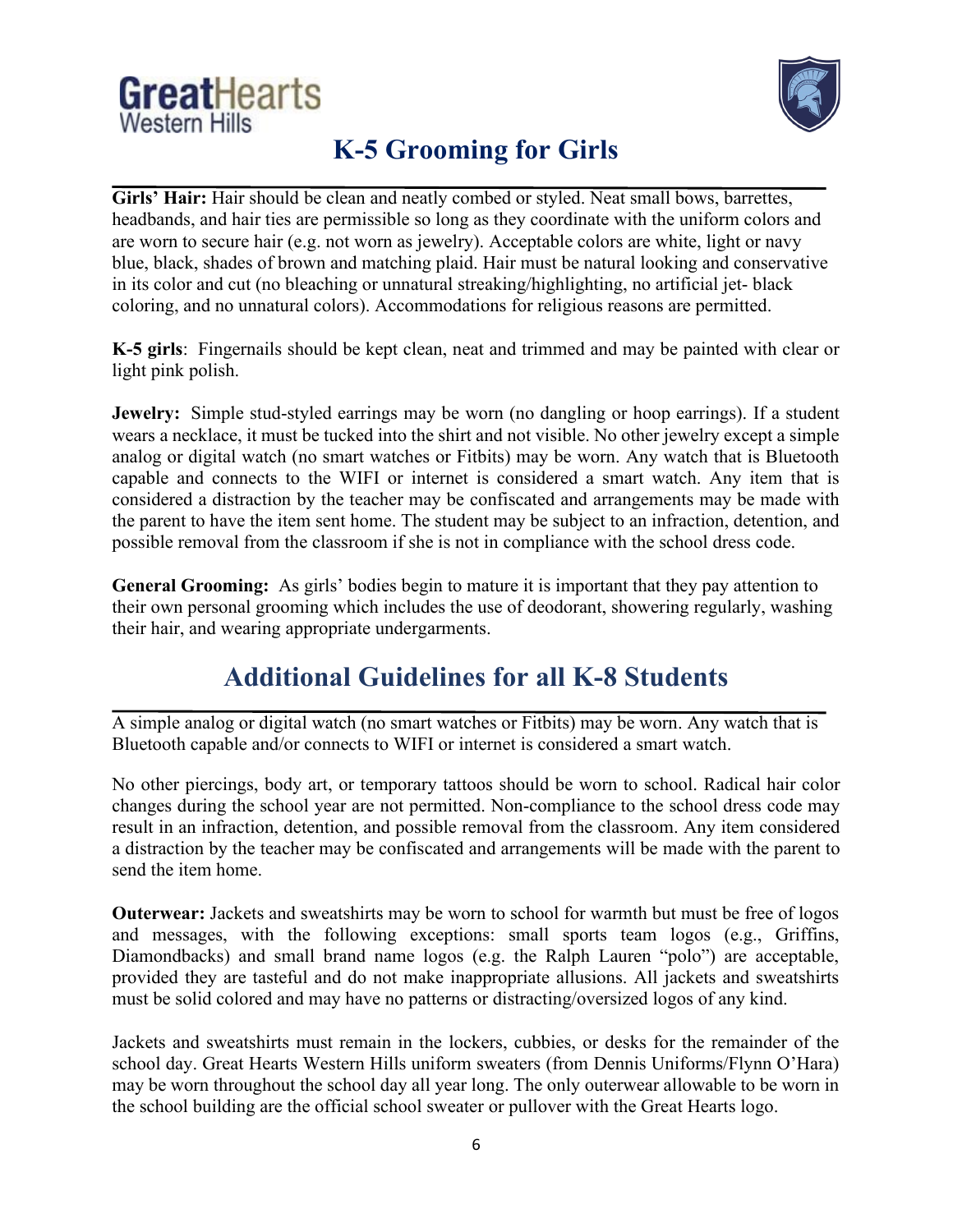



#### **Additional Guidelines:**

- Hats and sunglasses may only be worn on campus at recess and must be stored in their cubby, backpack, or locker during the school day. They may not be worn in the building.
- No tattoos, temporary or permanent are permitted. This prohibition includes pen and ink drawings on the skin.
- No oversized or baggy clothing will be permitted.

**House Patches:** House patches must be worn centered on the left sleeve just above the cuff of the sleeve every day of school – it is considered part of the  $5<sup>th</sup>$  grade uniform. It should be securely fastened with a simple slipstitch, ironed on, or attached with velcro. 5 initial house patches will be distributed free of charge during the house "Choosing Day," and additional patches may be purchased through the school.

#### **Dress Code for Athletics and Intramural Practices and Field Days**

All shirts worn for athletic practices and field day should be modest, loose fitting, in good repair (no holes, torn sleeves, etc.), should be worn either tucked in or well over the waist of the pants/shorts if not tucked in. No midriffs may be shown. T-shirts are preferred—no tank tops, camisoles, or sports bras may be worn as outer garments. Sleeveless shirts may be worn if modest.

Pants/shorts should be modest, in good repair (no holes, torn sleeves, etc.). Pants should be worn at the waist and should be no shorter than mid-thigh, and no-longer than just below the knee. No short-shorts or long baggy shorts may be worn. No boxers or undergarments may be visible.

Jackets and sweatshirts may be worn to school for warmth but must be free of logos and messages, with the following exceptions: sports team logos (e.g., Lions, Spurs) and apparel brand name logos (e.g. the Ralph Lauren "polo") are acceptable, provided they are tasteful and do not make inappropriate allusions.

Footwear should be athletic in nature: no sandals, open-toed, or platform shoes. Hats and sunscreen may be appropriate if the students will be in the sun. Hat styles should follow the same guidelines as above.